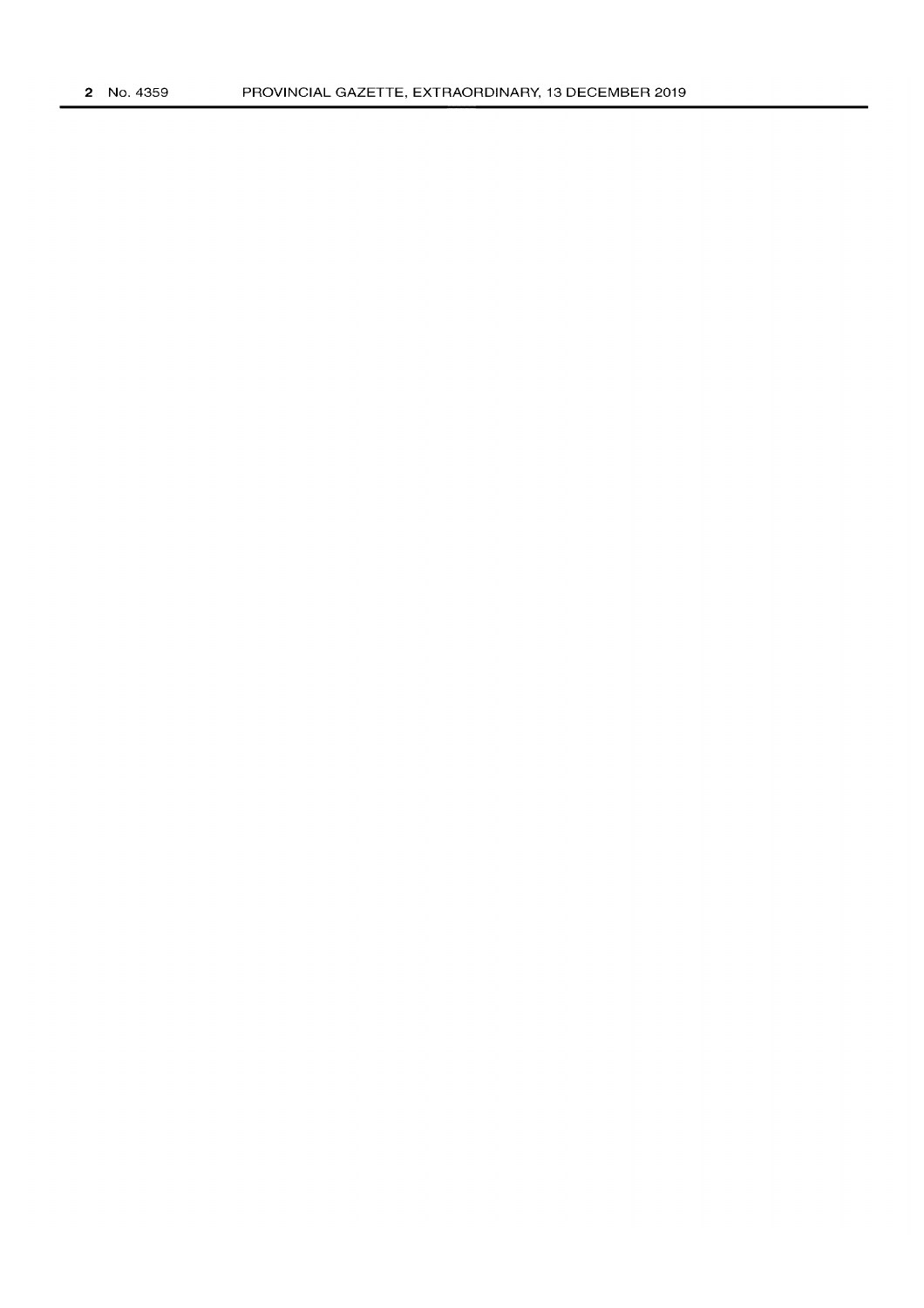## **CONTENTS**

|                                                                    |  | Gazette<br>No. | Page<br>No. |  |  |  |
|--------------------------------------------------------------------|--|----------------|-------------|--|--|--|
| <b>LOCAL AUTHORITY NOTICES . PLAASLIKE OWERHEIDS KENNISGEWINGS</b> |  |                |             |  |  |  |
| 302                                                                |  | 4359           | 4           |  |  |  |